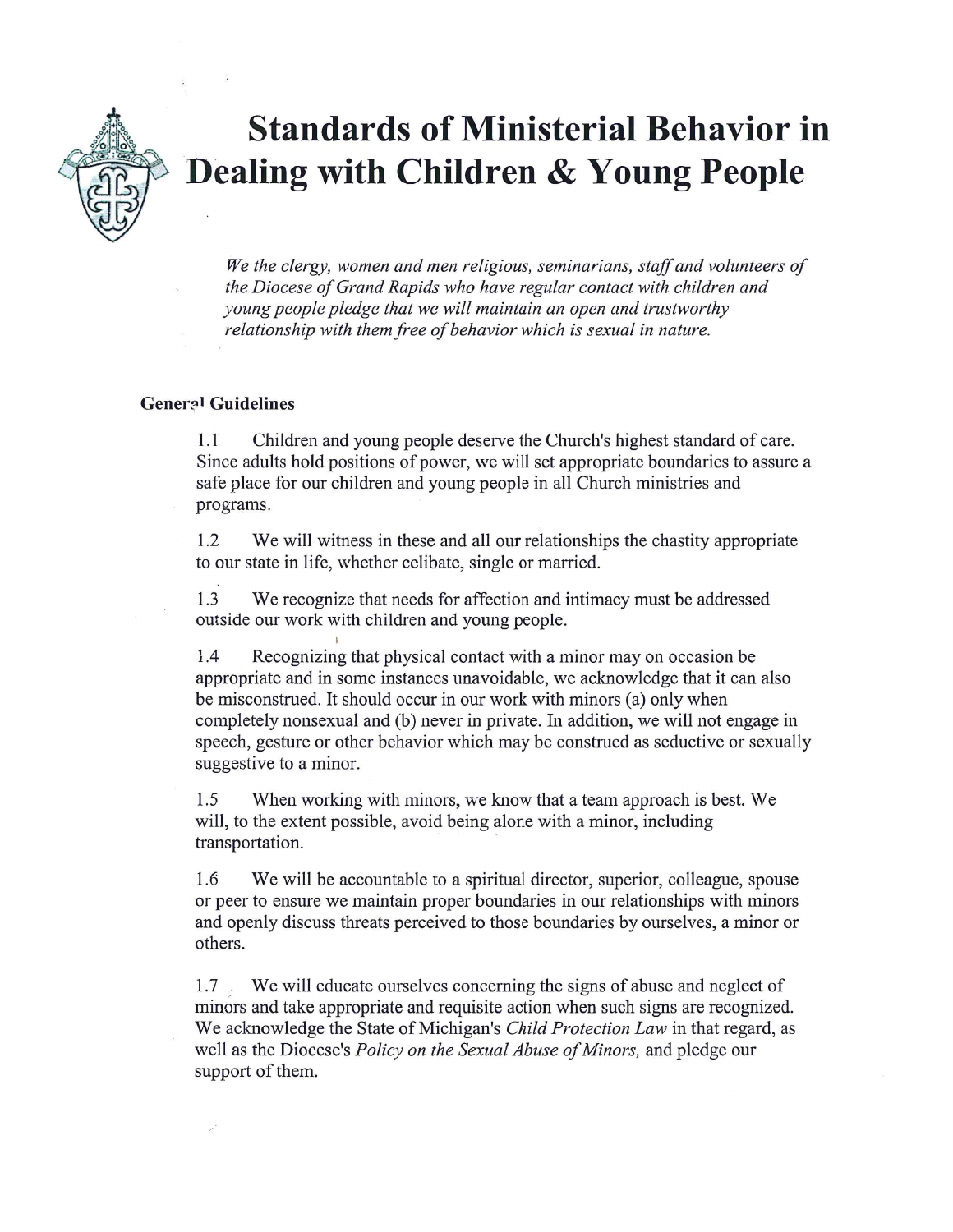1.8 Where other civil laws, diocesan policies, and/or codes of ethics govern particular aspects of our relationships with minors, we agree to comply implicitly with them in all respects.

## **Particular Guidelines**

 $2.1$ Priests, unmarried deacons, religious and seminarians will not allow an unrelated minor to stay overnight in their private accommodations or residences unless the minor's parent or guardian is present. Married deacons, staff and volunteers will not share overnight accommodations with an unrelated minor if no other adult is present.

 $2.2$ We will not meet with an unrelated minor in private absent exceptional circumstances. We will not do so, if at all possible, without notifying a superior or colleague in advance. When such a meeting occurs without such notice, we will promptly notify a superior or colleague in writing of the event, the circumstances giving rise to it and what occurred.

2.3 When we meet with an unrelated minor in a public place, but are alone with her or him, we will take the steps necessary to see that the meeting is readily observable to others, both visually and audibly unless confidentiality of the oral communication is necessary in the interest of the minor, in which case we will take additional precautions to assure that the meeting will be within the sight of other adults.

2.4 If a minor is sexually suggestive in speech or behavior, we will inform him or her that such conduct is unacceptable and, when appropriate, take other remedial action to prevent harm to the minor and scandal to others.

2.5 If a minor discloses information about a sexual issue or concern involving a parent, guardian or household member, we will ascertain whether reporting is required (see 1.7, *ante*) or appropriate, putting the minor's health and safety first, and having due regard for a request for confidentiality and/or anonymity by the minor. We will consult with an appropriate professional to determine a proper response.

2.6 Apart from the limited circumstance referenced in 2.5, we encourage parents and guardians to inquire about their children's welfare and our relationship with them. If we become aware of a danger to the health or safety of a young person, we will promptly advise the parent or guardian of our concern.

 $2.7 -$ We will never provide alcohol, tobacco, illegal drugs, pornography or other inappropriate material to a child or young person. We will never use or be under the influence of alcohol or illegal drugs while in ministry to them. We will not encourage, create, acquire, possess, or distribute images or visual representations of any minor(s) that constitutes child pornography as defined by Michigan law, MCL 750.145c.

2.8 We will follow diocesan policies for screening, supervising and evaluating persons who work with children and young people on a regular basis, and make certain such persons sign on to these guidelines and agree to